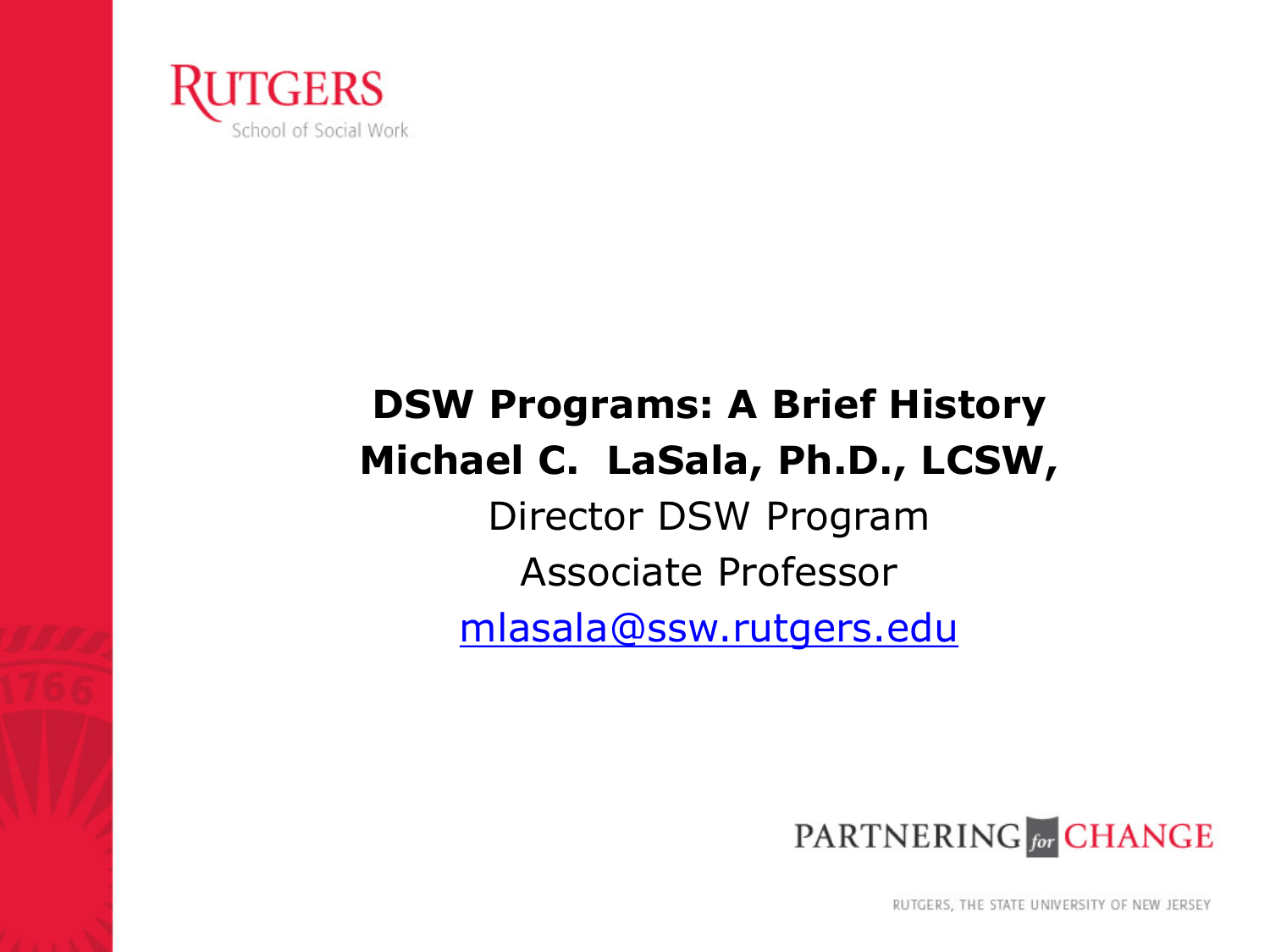### **Edwards, Rittner, & Holmes**

- Task Force on Advanced Clinical Practice recommended by GADE and convened by CSWE
- *The Doctorate in Social Work (DSW) Degree: Emergence of a New Practice Doctorate*



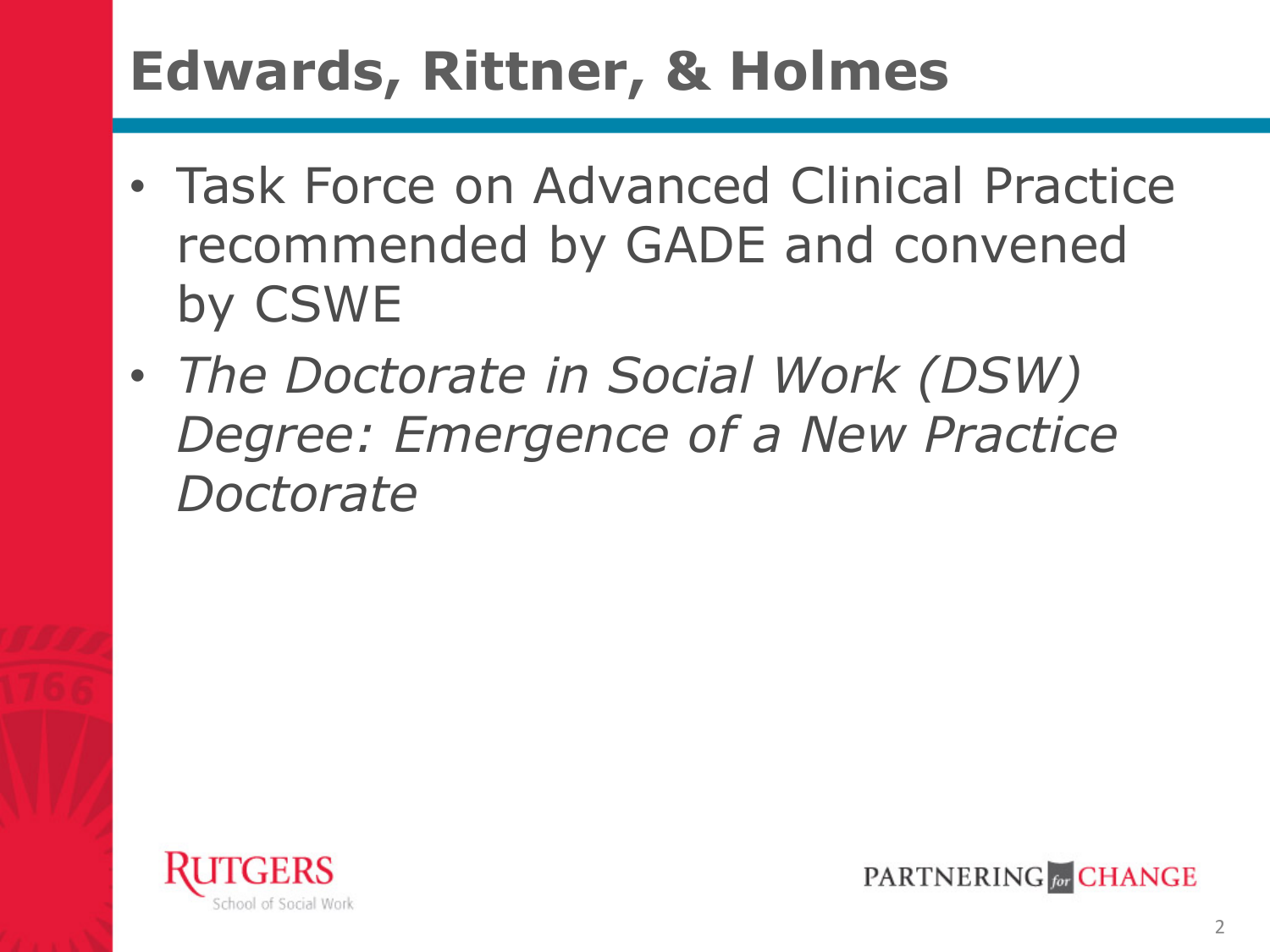#### **1920's**





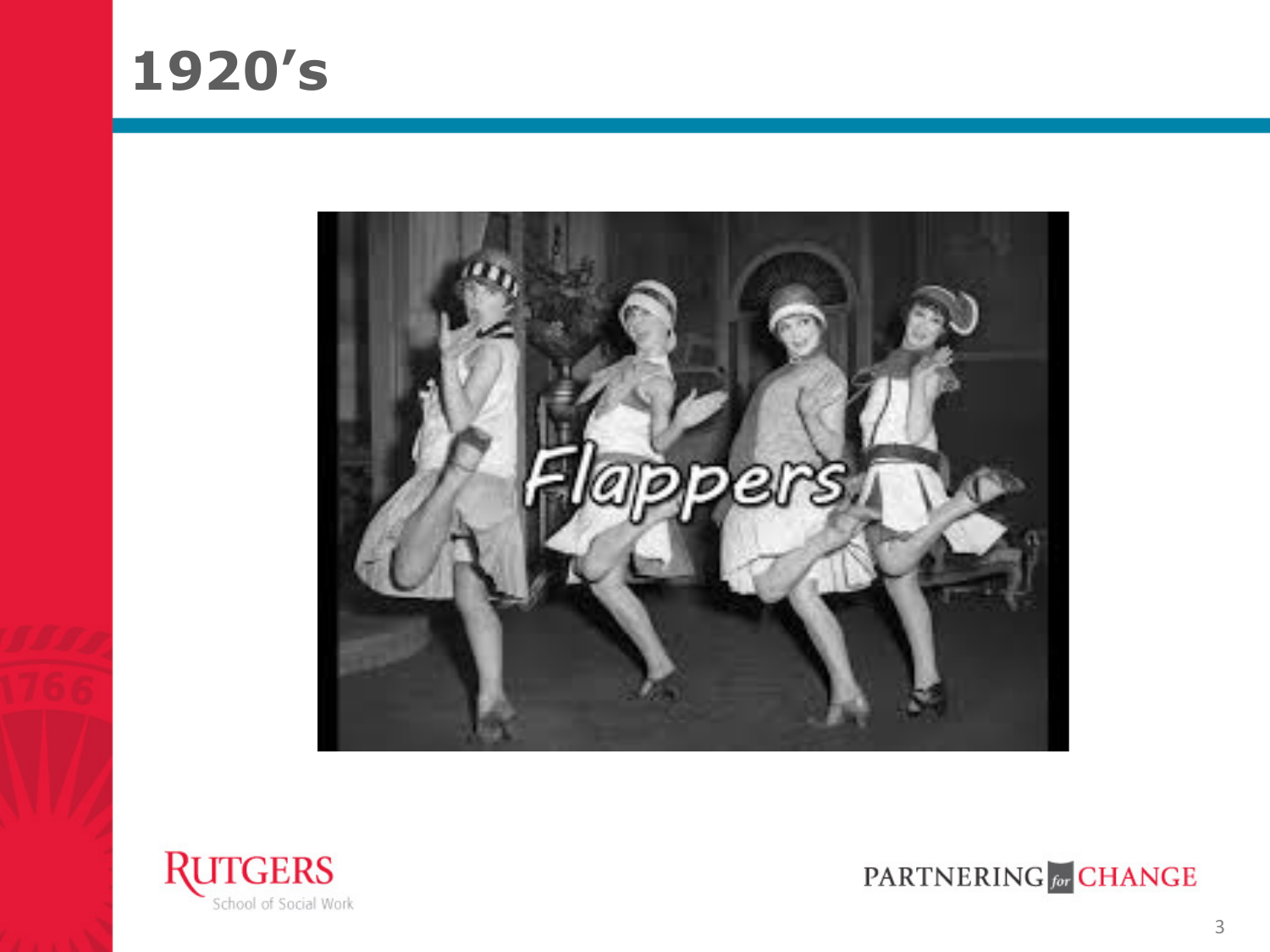### **Early Doctorates**

- Bryn Mawr & University of Chicago (Ph.D)
- 1940's DSW's
	- Catholic U. of America (converted from Ph.D.)
	- U. of Pennsylvania
	- Smith College



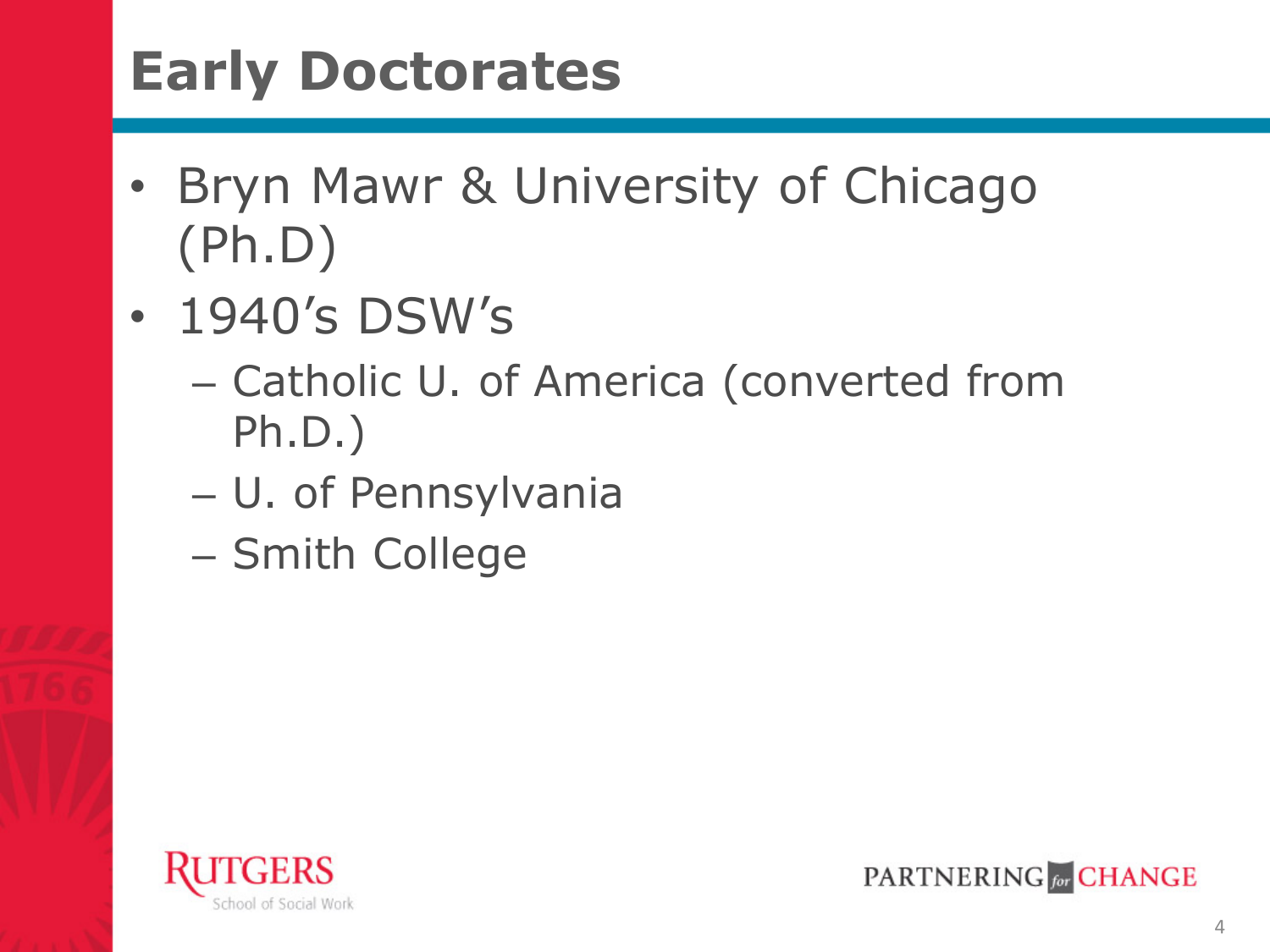#### **20 New Doctoral Programs 1965-1975**





PARTNERING for CHANGE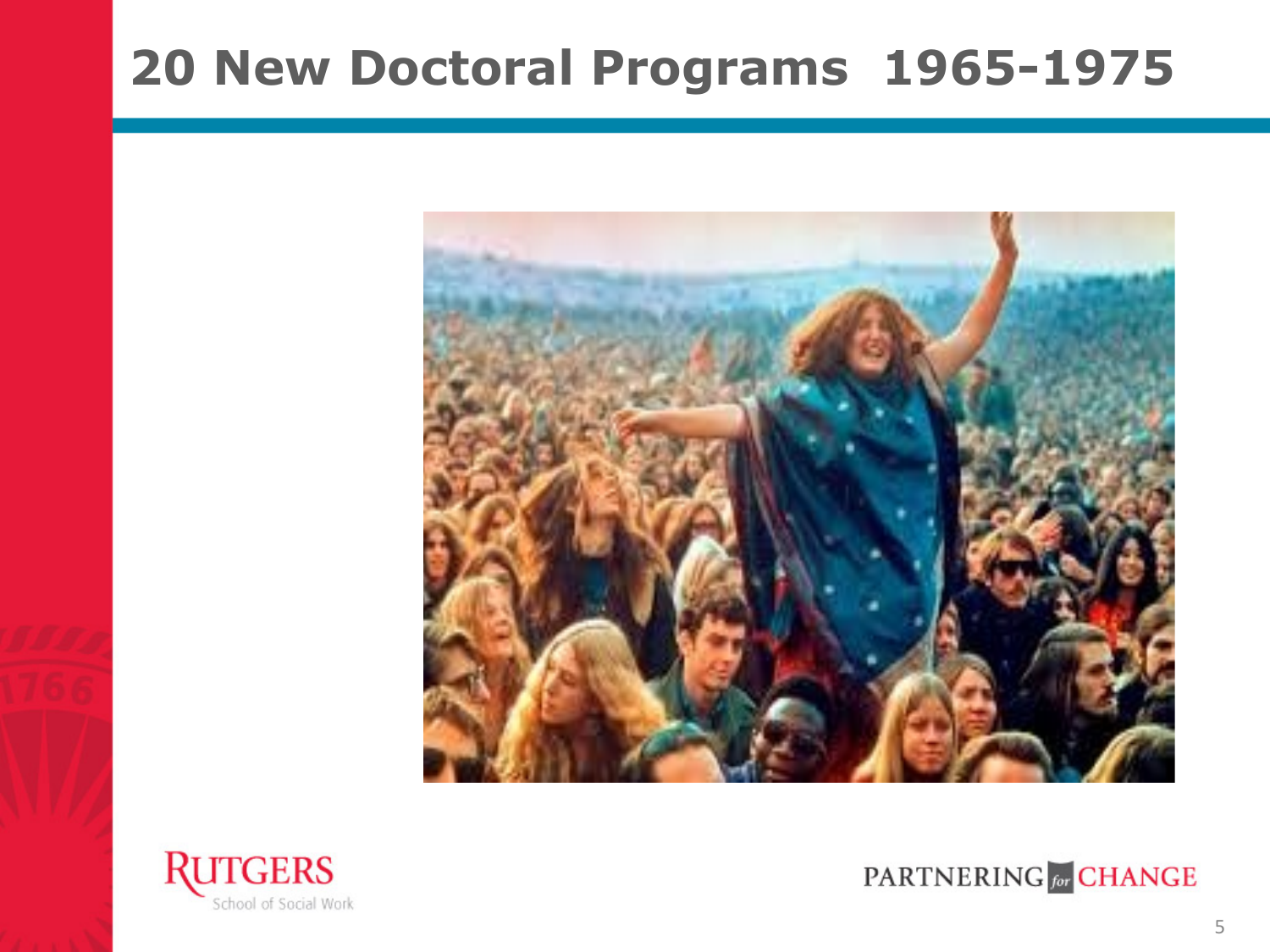# **By early 1970**

- Over half offered DSW degrees
- 2 offered both
- By 1975, programs were evenly split
- No real difference in course work



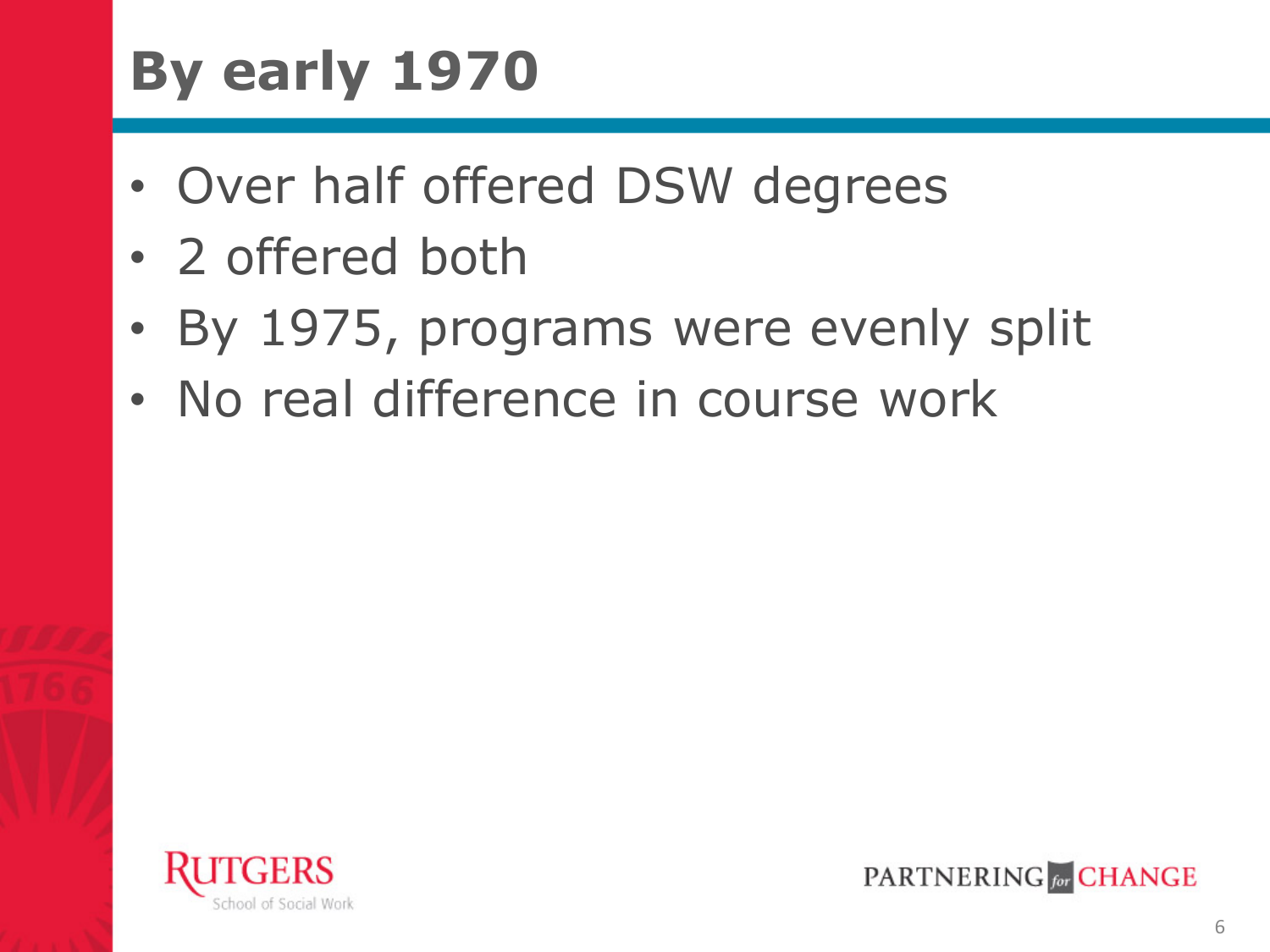#### **Late 1990's**

- Most SW doctoral programs were PhD's.
- DSW all but disappears
- Smith, Barry, and NYU offered clinical Ph.D's
	- Eventually NYU and Barry became more research focused.



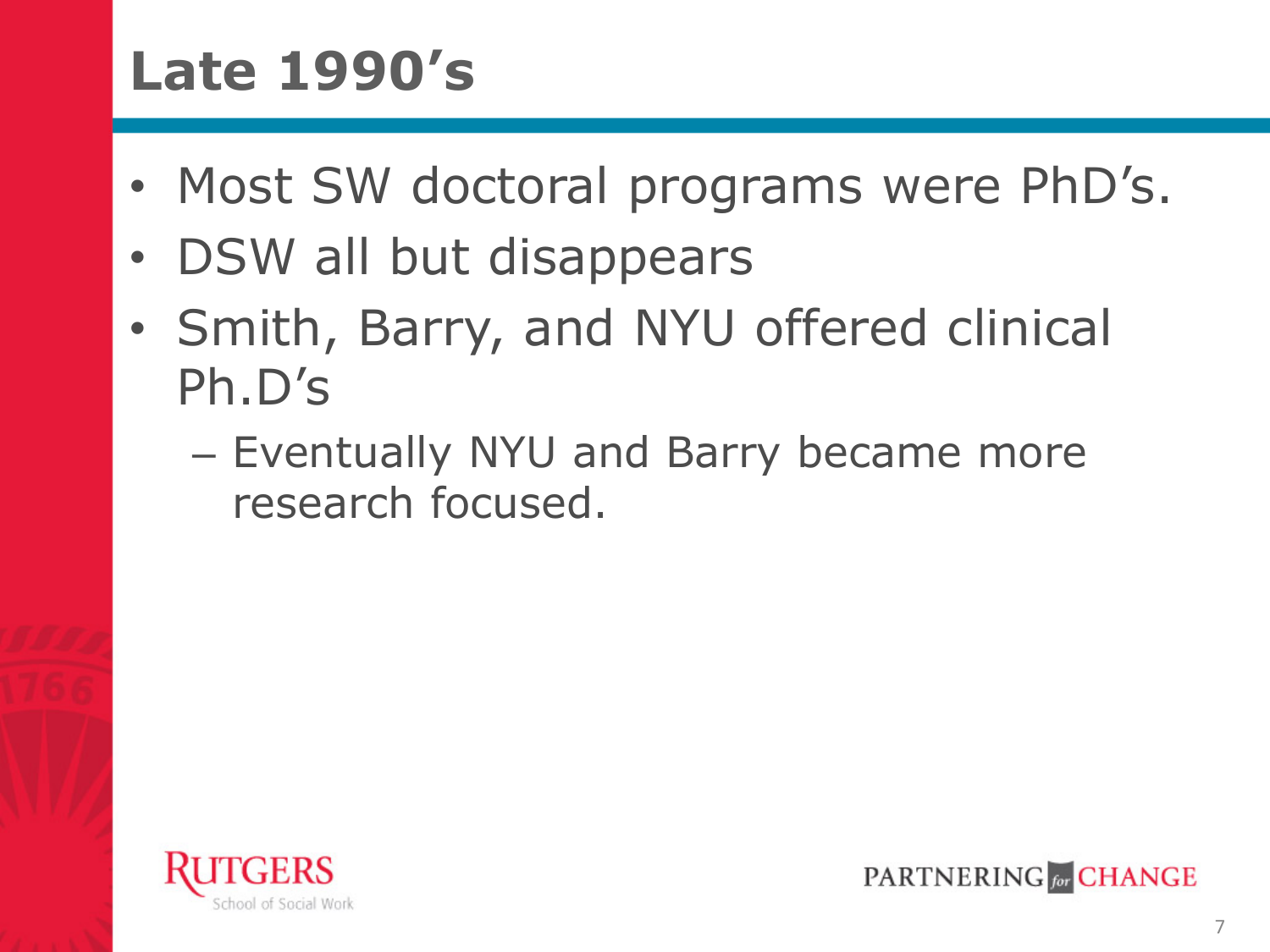#### **Resurgence of DSW**

- Emergence of practice degrees in allied fields (e.g. psychology, nursing, physical therapy)
- Desire for peer recognition
- MSW students getting clinical doctorates in other fields (PsyD)
- Schools looking for revenue streams

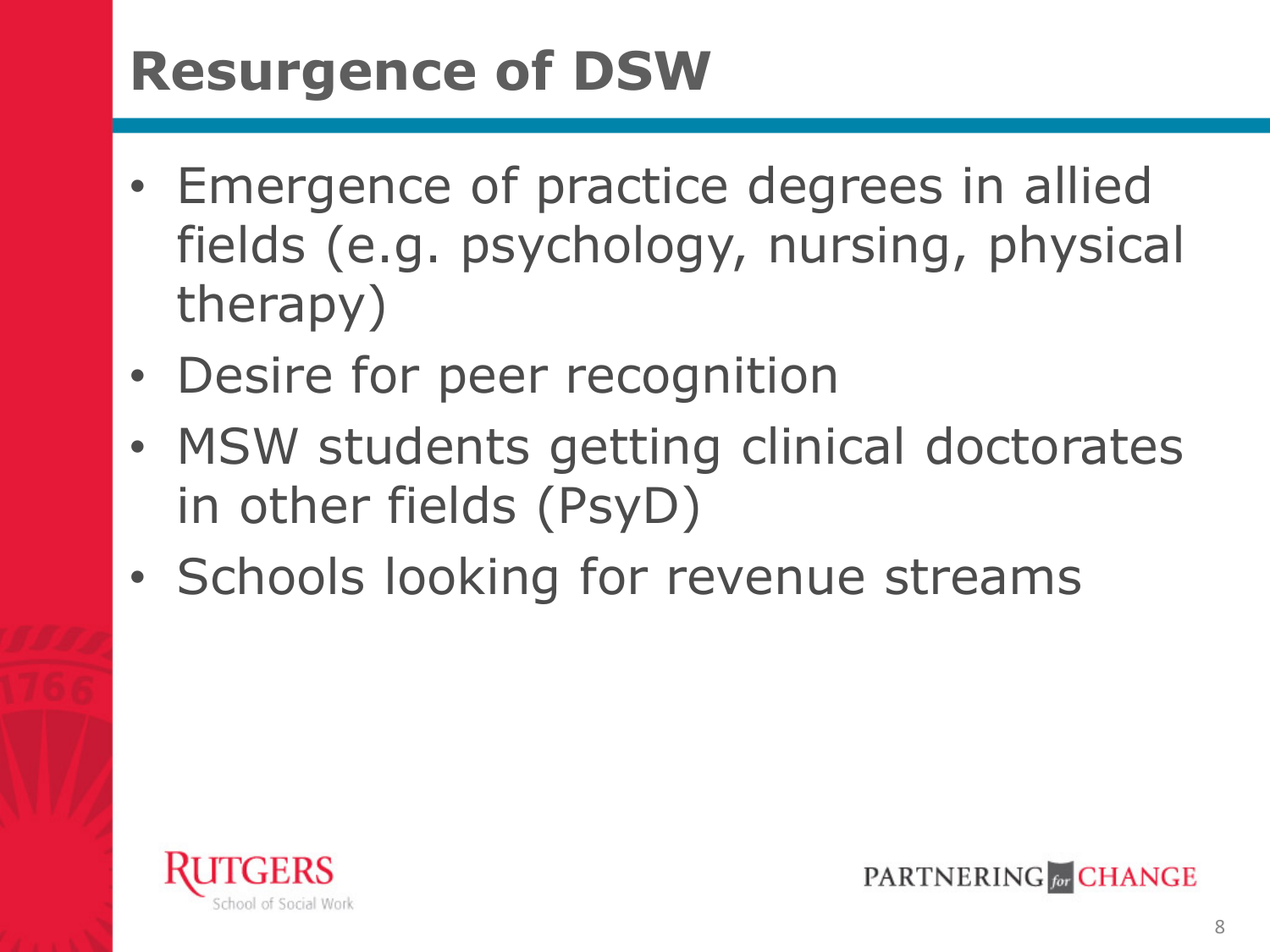#### **Concerns About Resurgence**

- DSW programs not anchored to schools with MSW programs
- Schools not requiring an MSW for admission – DSW not grounded in principles of the profession.
- Quick growth in number
- Wide variation in program missions and goals
- 15 programs as of January
	- More in pipeline

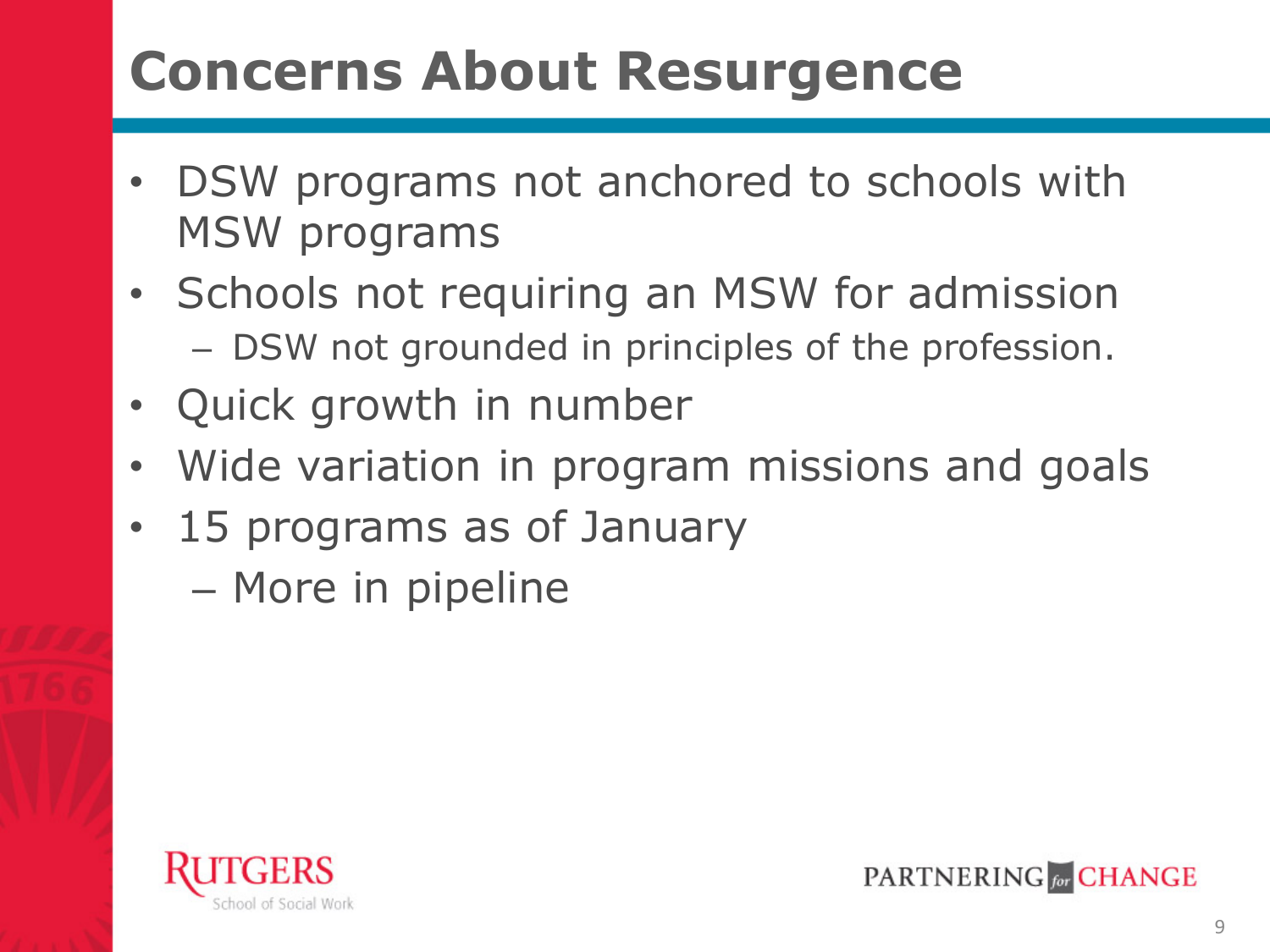#### **Hot Topics!**





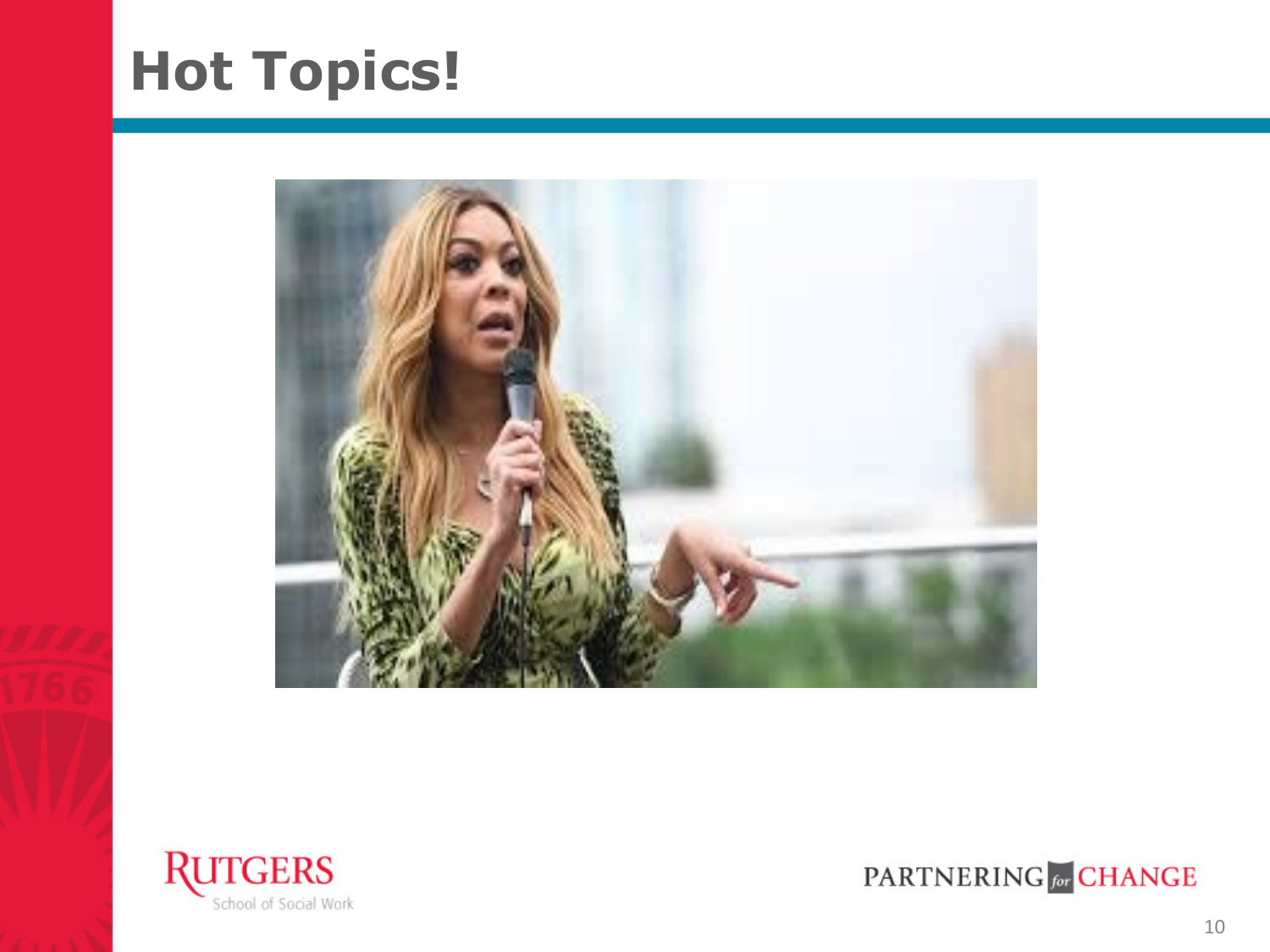## **Currently**

- Defining Advanced Practice
	- The majority (8/15) have a clinical focus but not all
- Broad variety of foci and missions
- Distinguishing Ph.D. and DSW
- Distinguishing MSW from DSW
- Accreditation
- "Terminal degree" issue
- How can PhD and DSW programs/graduates work together?

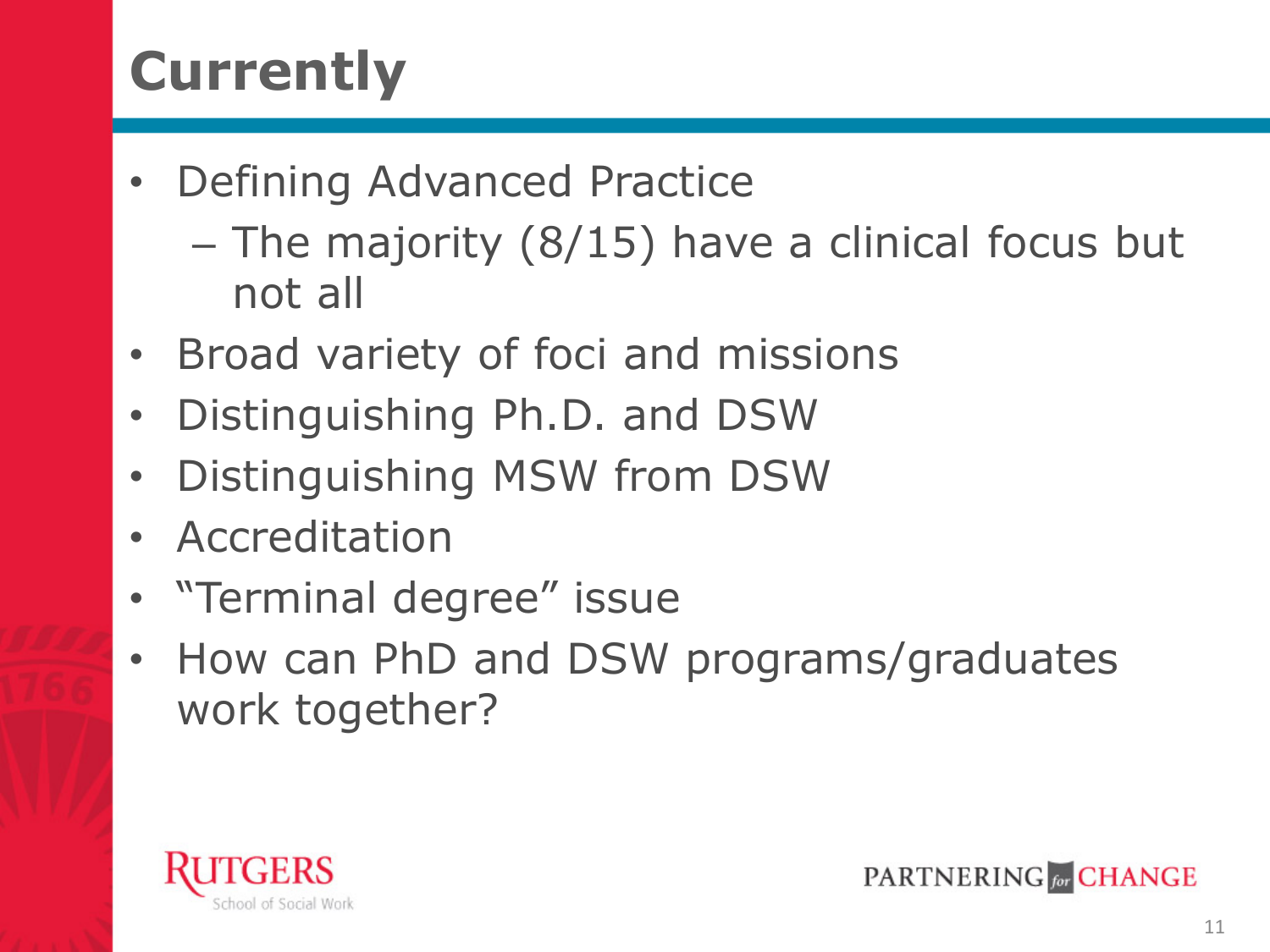## **Rutgers (founded in 2013)**

• The mission of the Doctorate of Social Work program is to transform experienced clinical social workers into leaders who promote individual, family, and community well-being and social justice in an increasingly diverse and global environment by training them to develop and disseminate clinical knowledge through peer-reviewed journal articles, national and international conference presentations, teaching, supervision, and innovative digital projects.



PARTNERING for CHANGE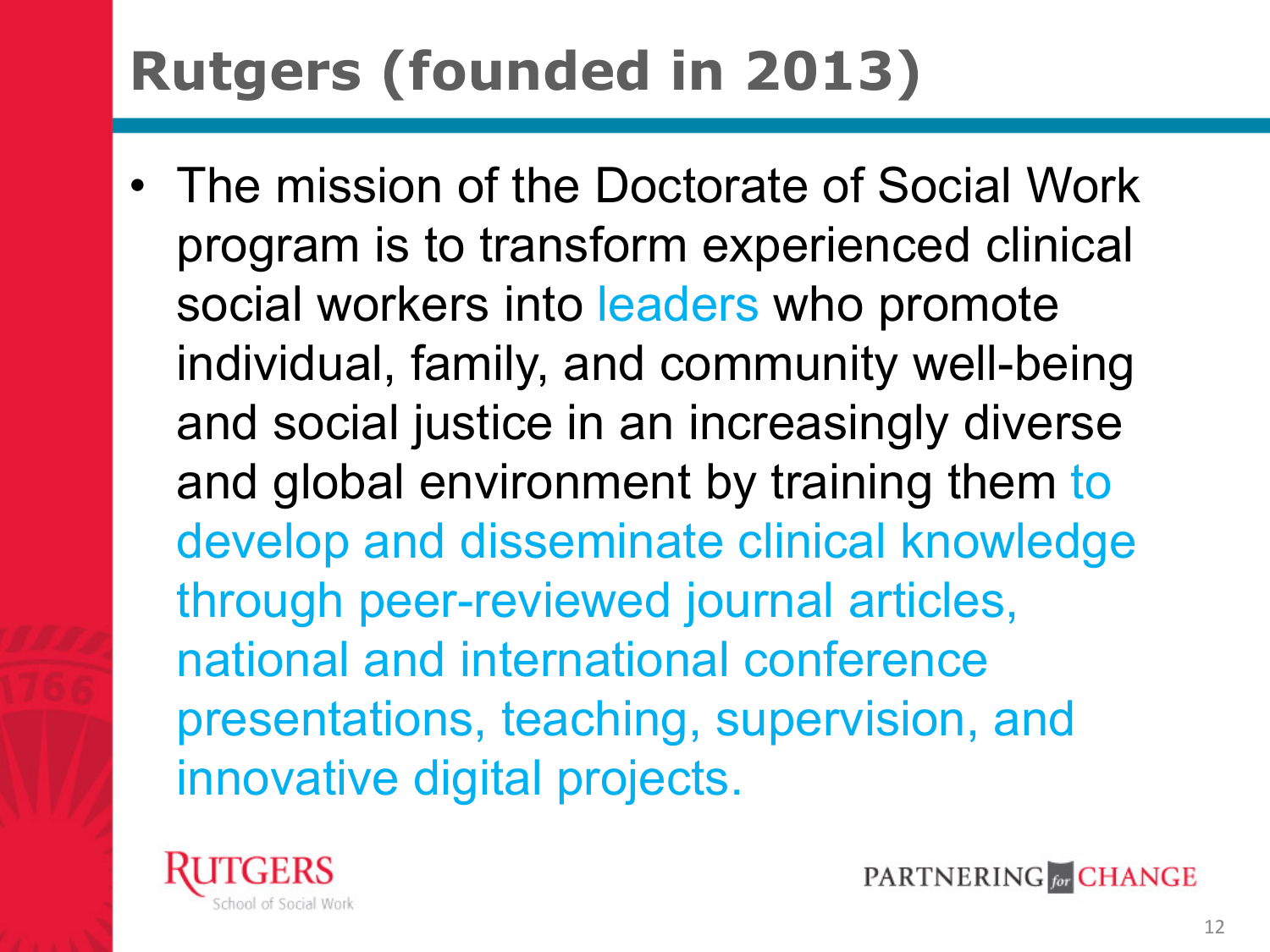#### **Rutgers continued**

- 1. Develop an area of expertise in the field of clinical social work.
- 2. Advance new scholarship in the field of clinical social work through the completion of a case study and qualitative research project.
- 3. Disseminate scholarship within an area of clinical social work through multiple modalities including the creation of a multi-media project, submission of original manuscripts to peer-reviewed journals, presenting at national and international conferences, supervision and teaching.